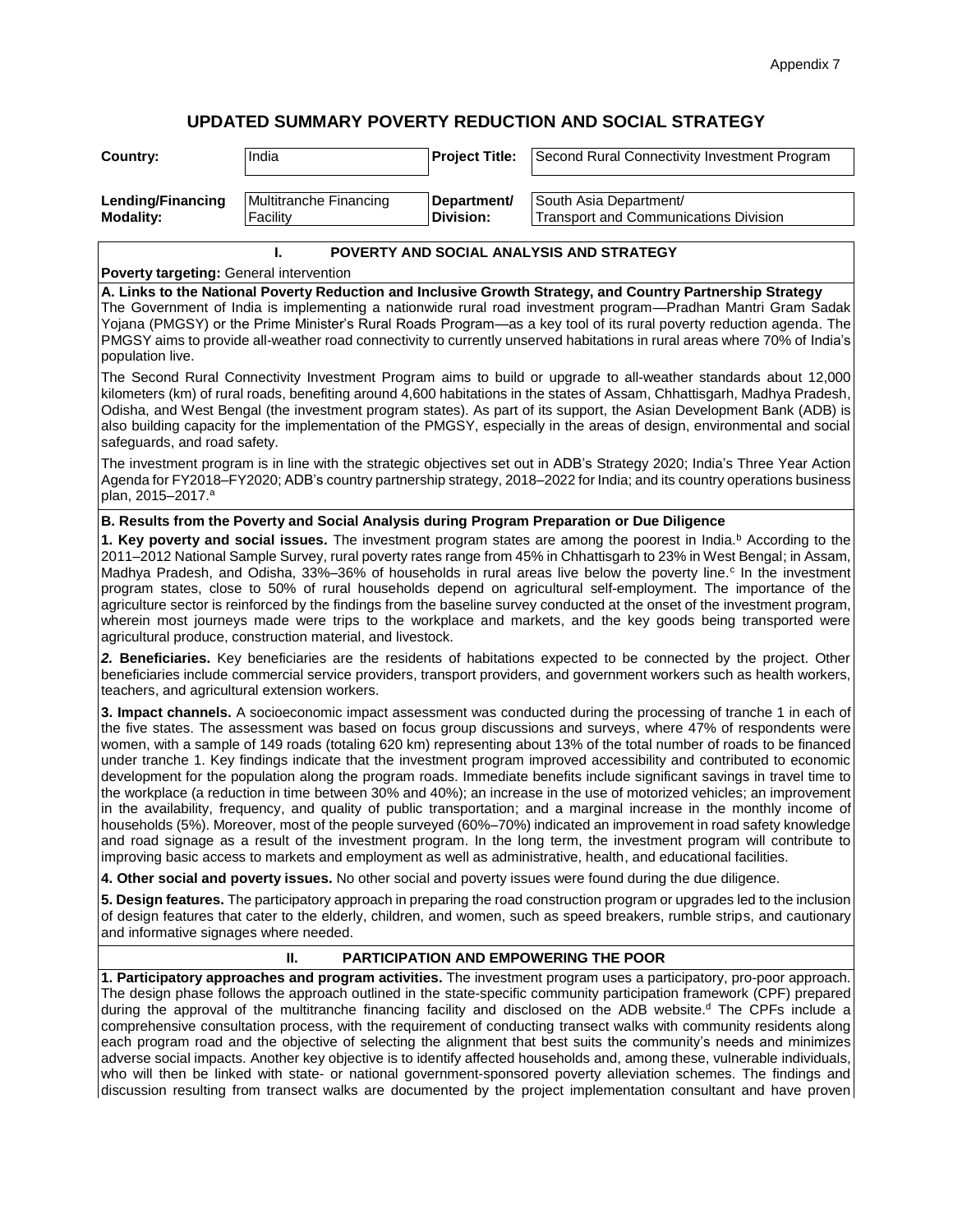effective in improving road designs or screening for roads that do not fulfill the CPF criteria. Transect walks took place along all the 204 roads to be financed under tranche 2.

**2. Civil society's role.** Civil society was consulted during program design. Notices with program information were disclosed prior to the transect walks, and compliance reports were prepared and disclosed on the ADB website (footnote d).

**3. Civil society organizations.** Given the nature of the program, which has minimal social and environmental impacts, the participation of civil society organizations was limited to information sharing during the overall consultation process.

#### **4. The following forms of civil society organization participation are envisaged during project implementation, rated as high (H), medium (M), low (L), or not applicable (NA)?**

**M** Information gathering and sharing **L** Consultation **L** Collaboration **N/A** Partnership

**5. Participation Plan. X** Yes. No.

Detailed guidelines for community consultations and support to the poor and vulnerable are included in the state-specific CPFs. Community members are represented in the grievance redress committee established for each program road.

### **III. GENDER AND DEVELOPMENT**

**Gender mainstreaming category:** Effective gender mainstreaming (EGM)

#### **A. Key issues**

The investment program is classified *effective gender mainstreaming*, and a gender action plan (GAP) was developed. The initial gender analysis highlighted the benefits of all-weather roads in improving women's access to educational and health services. Consultations with women confirmed their support for greater connectivity and their need to access secondary education facilities, health services, and markets. These expectations were shared during the transect walks with women across the five states, representing close to 26% of total participants.

Moreover, experience from implementing ongoing GAPs of earlier ADB-financed assistance shows that the program can create income-generating opportunities for women. Female representation was not uniform, however, and depended on their current workload and social status. Women and girls also benefit from the road safety awareness sessions that take place at the schools bordering the program roads. Previous assistance has demonstrated good progress in achieving subproject-specific GAPs. But more broadly, women comprise approximately 20% of participants in transect walks, 22% of grievance redress committee members, and about 30% of the road construction workforce. The new investment program will continue to leverage program benefits for women.

#### **B. Key actions**

 $\boxtimes$  Gender action plan  $\Box$  Other actions or measures  $\Box$  No action or measure Tranche 2 is classified *effective gender mainstreaming*, and a GAP specific to the program was prepared taking into account the lessons from the ongoing implementation of earlier ADB assistance. Gender activities and targets that were not implemented or achieved have been revised to reflect this experience. The key targets of this GAP are (i) women's participation in construction activities (33% of the construction workforce); (ii) women's participation in road design (20% of transect walk participants); (iii) women's participation in grievance redress committees (30% of members); (iv) 15% of PMGSY engineers trained are women; and (v) schoolgirls' participation in road safety awareness campaigns (40% of participants).

#### **IV. ADDRESSING SOCIAL SAFEGUARD ISSUES**

#### **A. Involuntary Resettlement Safeguard Category:**  $\Box$  **A**  $\Box$  **B**  $\Box$  **C**  $\Box$  **FI**

**1. Key impacts.** Road improvements will take place in existing rights-of-way. Where small strips of land will be required in a few cases of minor widening and realignment, voluntary land donation will be provided to the community member as an option within the PMGSY framework. The guidelines of the state-specific CPF ensure that affected persons will directly benefit from better roads and no donation will severely adversely impact their living standards. The CPF is disclosed on the ADB website (footnote d).

**2. Strategy to address the impacts.** Specific procedural requirements involving comprehensive consultations with the communities are provided in the state-specific CPF. The project implementation units will secure a memorandum of understanding with each affected individual who will voluntarily donate land, verified by a third party. A grievance redress committee will be set up for each project road.

# **3. Plan or other actions.**

 $\boxtimes$  Community Participation Framework

**B. Indigenous Peoples Safeguard Category:** A B **C** FI

**1. Key impacts.** The census survey identified scheduled tribes along program roads in all five states. However, scheduled tribes are considered not falling under the meaning of indigenous peoples in the Safeguard Policy Statement (SPS) because they are largely assimilated into the local population and they do not have collective attachment to land. The program will not have any differentiated impact on scheduled tribes. They will receive similar benefits from the investment program as the general community and will not be rendered vulnerable because of it.